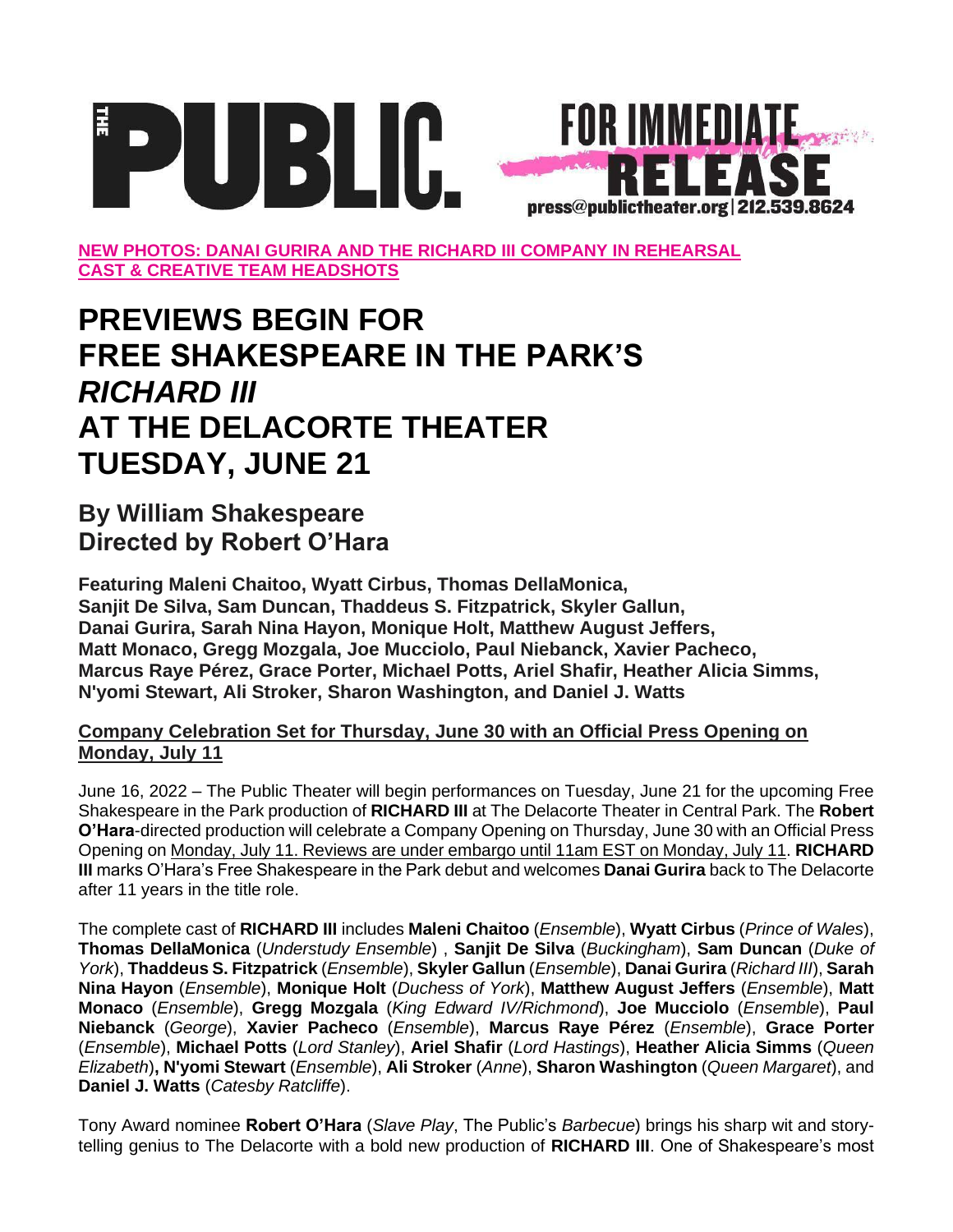indelible villains, Richard is determined to be King. Following his lust for power and the throne, he manipulates, kidnaps, and kills all who stand between him and his throne, using brilliant words and dark charm to conceal his dismantling of government and justice. This masterful dive into the muddy middle between political genius and violent power grab will open Free Shakespeare in the Park's 60<sup>th</sup> Season with piercing relevancy and electrifying drama.

**RICHARD III** has been previously staged at The Delacorte four times. It was last seen 32 years ago in a 1990 production featuring Denzel Washington in the title role and Sharon Washington as Lady Anne, directed by Robin Phillips. The 1983 production, directed by Jane Howell, featured Kevin Kline as Richard III, David Alan Grier as Richmond, and Ving Rhames as Hastings. In 1970, the production was directed by Stuart Vaughan and featured Donald Madden as Richard III. Four years after The Delacorte opened, the 1966 production, directed by Gerald Freedman, featured Joseph Bova as Richard III, Penny Fuller as Lady Anne, and Philip Bosco as Duke of Buckingham.

The production features scenic design by Myung Hee Cho, costume design by Dede Ayite, lighting design by Alex Jainchill, sound design and original music by Elisheba Ittoop, Delacorte 2022 sound system design by Daniel Lundberg, hair and wig design by Nikiya Mathis, prop management by Alexander Wylie, direction of artistic sign language by Neil Sprouse, fight direction by Teniece Divya Johnson and Jeremy Sample, intimacy direction by Tenice Divya Johnson, and movement direction by Byron Easley. Bryan Bauer serves as production stage manager and Heather Englander serves as stage manager.

Free tickets will be distributed in a variety of ways across all five boroughs, including the in-person line at The Delacorte Theater, the in-person lottery at The Public Theater, and borough distribution sites. Additionally, TodayTix is The Public's partner for the free virtual ticket lottery distribution.

The Public will welcome audiences back to The Delacorte at full capacity this summer. Proof of a complete COVID-19 vaccination by the date of attendance will be required for access to the facility and theater. Face masks are not required, but are recommended, while in attendance. Public Theater staff and artists are subject to a mandatory vaccination and booster policy, in addition to onsite testing protocols when working within all facilities. For more information on the health and safety protocols this season, please visi[t](http://thepublic.nyc/safeinthepark) [thepublic.nyc/safeinthepark.](http://thepublic.nyc/safeinthepark)

Since 1962, over five million people have enjoyed more than 150 free productions of Shakespeare and other classical works and musicals at The Delacorte Theater. Conceived by founder Joseph Papp as a way to make great theater accessible to all, The Public's Free Shakespeare in the Park continues to be the bedrock of the Company's mission to increase access and engage the community.

This season, The Public proudly welcomes the return of **The Jerome L. Greene Foundation** as season sponsor. The generous support of The Jerome L. Greene Foundation helps to sustain The Public's mission of inclusion, creating great theater, boldly conceived, and free for all.

The Public Theater, in partnership with Central Park Conservancy and the New York City Department of Parks & Recreation, is embarking on a much-needed revitalization of the 60-year-old Delacorte Theater in Central Park. The plan—a major investment in outdoor cultural space as part of New York's economic recovery—will dramatically improve the home of Free Shakespeare in the Park, addressing critical infrastructure, accessibility, and theatrical needs. The key approved design which will begin construction in Fall 2022 includes accessible and comfortable space for audiences and artists with disabilities, streamlined backstage operations and improved comfort for cast and crew, a revitalized exterior for a more dynamic aesthetic experience, a focus on resilience and sustainability, and lighting improvements, among other benefits. For more information on The Delacorte's revitalization, visit [publictheater.org.](https://publictheater.org/news-items/fall-2021/delacorte-theater-revitalization/)

To support The Public Theater, become a Supporter or Partner by visitin[g](http://publictheater.org/supporttoday) [publictheater.org/supporttoday.](http://publictheater.org/supporttoday)

### **ABOUT THE JEROME L. GREENE FOUNDATION:**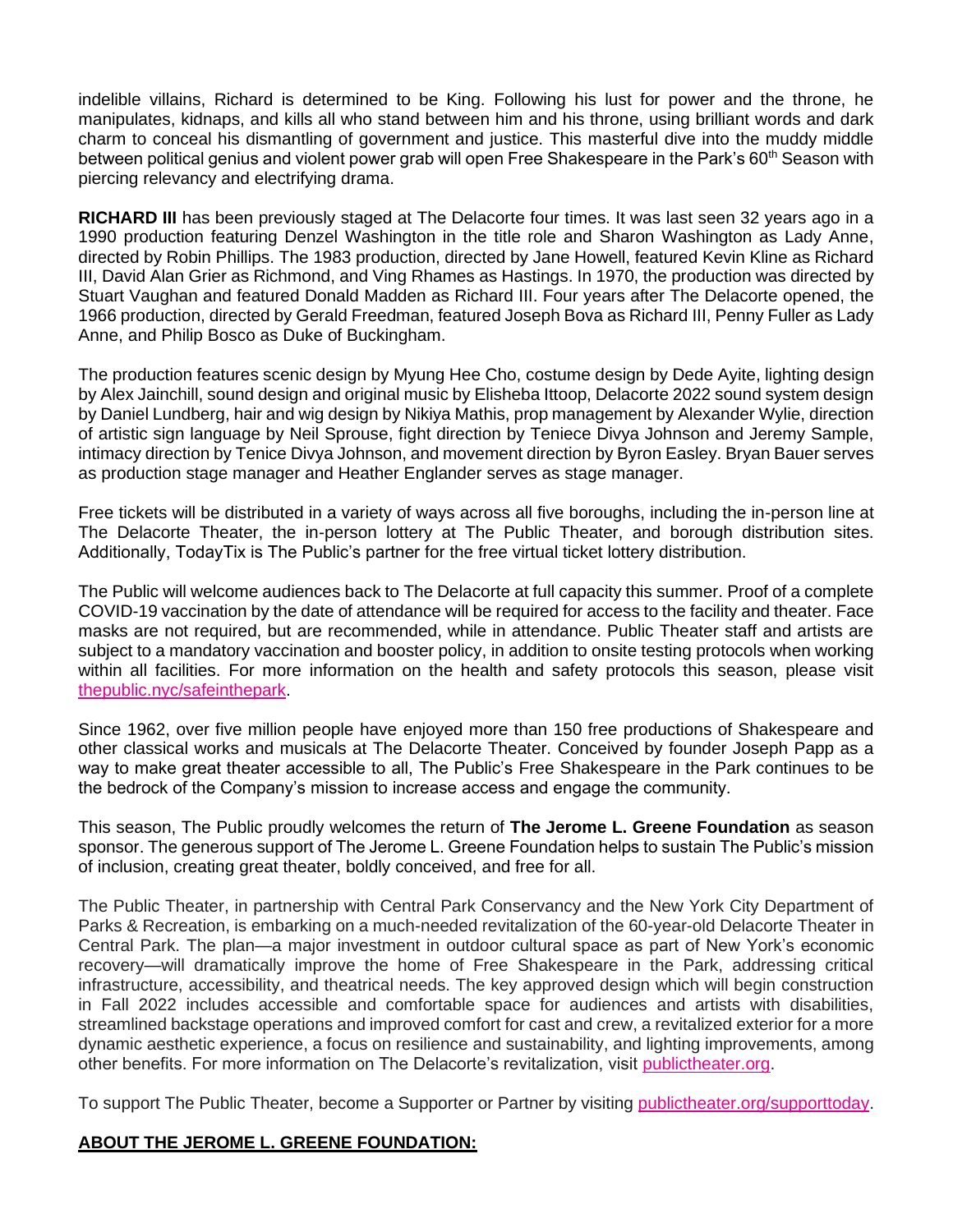The Jerome L. Greene Foundation supports select programs that make a significant impact on the lives of all New Yorkers in the arts, education, medicine, and social justice. Its 40-year history is grounded in the vision of its founder, Jerry Greene, to give back to the city he loved. Today, the Foundation honors this commitment by continuing to fund quality programs and by identifying new ways to increase access to the arts and to education, create opportunities for ground-breaking medical research, and help ensure social justice for all[.](http://www.jlgreene.org/) [www.jlgreene.org](http://www.jlgreene.org/)

### **ABOUT TODAYTIX:**

TodayTix takes the drama out of theatre ticketing. The company caters to today's audiences with diverse shows, prices that can't be beat, and a frictionless, highly rated app. Founded in 2013, with its seamless platform, impressive reach, and first-to-market signature digital Lottery and mobile Rush programs, TodayTix works with over 2,000 partners in numerous markets to attract and engage millions of theatregoers across the world. TodayTix is part of TodayTix Group, the premier discovery and ticketing partner for global cultural events, combining unparalleled inventory, an expansive multi-retailer ecosystem, and unique relationships with theatre and culture's best. To learn more, visi[t](http://www.todaytix.com/) [www.todaytix.com](http://www.todaytix.com/) or download TodayTix for iOS or Android.

#### **ABOUT THE PUBLIC THEATER:**

**THE PUBLIC** continues the work of its visionary founder Joe Papp as a civic institution engaging, both onstage and off, with some of the most important ideas and social issues of today. Conceived over 60 years ago as one of the nation's first nonprofit theaters, The Public has long operated on the principles that theater is an essential cultural force and that art and culture belong to everyone. Under the leadership of Artistic Director Oskar Eustis and Executive Director Patrick Willingham, The Public's wide breadth of programming includes an annual season of new work at its landmark home at Astor Place, Free Shakespeare in the Park at The Delacorte Theater in Central Park, the Mobile Unit touring throughout New York City's five boroughs, Public Forum, Under the Radar, Public Lab, Public Works, Public Shakespeare Initiative, and Joe's Pub. Since premiering *HAIR* in 1967, The Public continues to create the canon of American Theater and is currently represented on Broadway by the Tony Award-winning musical *Hamilton*  by Lin-Manuel Miranda and *Girl From the North Country* by Conor McPherson and featuring the music of Bob Dylan. Their programs and productions can also be seen regionally across the country and around the world. The Public has received 60 Tony Awards, 184 Obie Awards, 56 Drama Desk Awards, 59 Lortel Awards, 34 Outer Critic Circle Awards, 13 New York Drama Critics' Circle Awards, 58 AUDELCO Awards, 6 Antonyo Awards, and 6 Pulitzer Prizes[.](http://publictheater.org/) [publictheater.org](http://publictheater.org/)

The Public Theater stands in honor of the first inhabitants and our ancestors. We acknowledge the land on which The Public and its theaters stand—the original homeland of the Lenape people. We acknowledge the painful history of genocide and forced removal from this territory. We honor the generations of stewards and we pay our respects to the many diverse indigenous peoples still connected to this land.

The Public also gives our respect to the people of Seneca Village, a community of Black property owners who were removed from their land and whose village was destroyed in the creation of Central Park. We recognize the sacrifice that these ancestors made and honor Seneca Village's legacy.

The **Jerome L. Greene Foundation** is the proud season sponsor of Free Shakespeare in the Park.

**The LuEsther T. Mertz Charitable Trust** provides leadership support for The Public Theater's yearround activities.

#### **FREE TICKET INFORMATION**